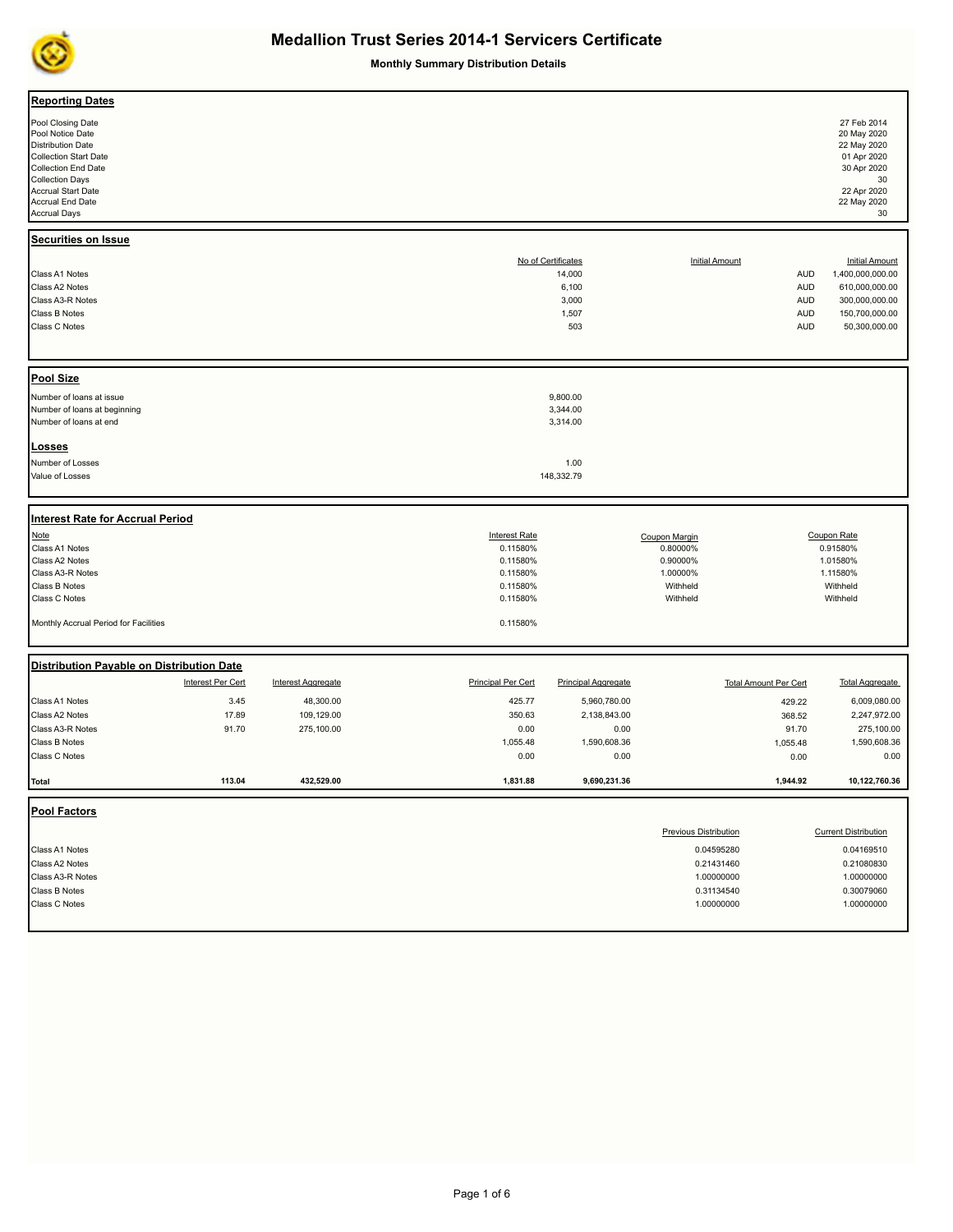

**Monthly Summary Distribution Details**

#### **Monthly Cashflow Working Sheet**

|                                             | Aggregate    |
|---------------------------------------------|--------------|
| FCC + Offset Total                          | 1,847,978.41 |
| Other Income                                | 9,102.00     |
| Interest On Collections                     | 1,844.46     |
|                                             |              |
| Available Distribution Amount               | 1,858,924.87 |
| Other Taxes                                 | 0.00         |
| Trustee and Manager Fees                    | 17,496.22    |
| Servicing Fee                               | 121,339.25   |
| <b>Liquidity Commitment Fee</b>             | 15,534.25    |
| <b>Support Facility</b>                     | 818,560.75   |
| <b>FCC Other Creditors</b>                  | 2,093.20     |
| Other Expense                               | 171.24       |
| <b>Liquidity Repayment Amount</b>           | 0.00         |
| A1 Coupon                                   | 48,300.00    |
| A2 Coupon                                   | 109,129.00   |
| A3-R Coupon                                 | 275,100.00   |
| <b>B</b> Coupon                             | n/a          |
| Principal Draw Repayment Amount             | 0.00         |
| Principal Charge Off Reimbursement          | 148,332.79   |
| Extraordinary Reserve Draw Repayment Amount | 0.00         |
| C Coupon                                    | n/a          |
| Arranging Fee                               | 0.00         |
| Required Distribution Amount                | 1,796,772.02 |
| Income shortfall                            |              |
| <b>Liquidity Facility Draw</b>              | 0.00         |
| <b>Principal Draw</b>                       | 0.00         |
| Extraordinary Expense Draw                  | 0.00         |
|                                             |              |
| Income Carryover Amount                     | 0.00         |
| Principal Chargeoff Unreimbursement         | 0.00         |
| Principal Chargeoff                         | 148,332.79   |
| Total Principal Chargeoff Reimbursement Due | 148,332.79   |

### **Payment Allocation Cascade**

|                                                | <b>Due Amount</b> | <b>Available Amount</b> | <b>Paid Amount</b> |
|------------------------------------------------|-------------------|-------------------------|--------------------|
| Available Distribution Amount                  |                   |                         | 1,858,924.87       |
| <b>Principal Draw</b>                          |                   |                         | 0.00               |
| <b>Liquidity Draw</b>                          |                   |                         | 0.00               |
| <b>Extraordinary Expense Draw</b>              |                   |                         | 0.00               |
| Available Funds                                |                   |                         | 1,858,924.87       |
| Other Taxes                                    | 0.00              | 1,858,924.87            | 0.00               |
| Trustee and Manager Fees                       | 17,496.22         | 1,858,924.87            | 17,496.22          |
| Servicing Fee                                  | 121,339.25        | 1,841,428.65            | 121,339.25         |
| <b>Liquidity Commitment Fee</b>                | 15,534.25         | 1,720,089.40            | 15,534.25          |
| <b>Support Facility</b>                        | 818,560.75        | 1,704,555.15            | 818,560.75         |
| <b>FCC Other Creditors</b>                     | 2,093.20          | 885,994.40              | 2,093.20           |
| Other Expense                                  | 171.24            | 883,901.20              | 171.24             |
| <b>Liquidity Repayment Amount</b>              | 0.00              | 883,729.96              | 0.00               |
| A1 Coupon                                      | 48,300.00         | 883,729.96              | 48,300.00          |
| A2 Coupon                                      | 109,129.00        | 835,429.96              | 109,129.00         |
| A3-R Coupon                                    | 275,100.00        | 726,300.96              | 275,100.00         |
| <b>B</b> Coupon                                | n/a               | 451,200.96              | n/a                |
| Principal Draw Repayment Amount                | 0.00              | 359,967.18              | 0.00               |
| Principal Charge Off Reimbursement             | 148,332.79        | 359.967.18              | 148,332.79         |
| Extraordinary Reserve Draw Repayment Amount    | 0.00              | 211,634.39              | 0.00               |
| C Coupon                                       | n/a               | 211,634.39              | n/a                |
| Arranging Fee                                  | 0.00              | 62,152.85               | 0.00               |
| <b>Total Income Carryover Amount</b>           |                   | 0.00                    |                    |
| <b>Total Principal Chargeoff Reimbursement</b> |                   |                         | 148,332.79         |
| <b>Excess Distribution</b>                     |                   |                         | 62,152.85          |

Unpaid Facility Int Chg - Liquidity 0.00

- Extraordinary Expense 0.00

Unpaid Security Interest Amount - Class A1 Notes 0.00

- Class A2 Notes 0.00

- Class A3-R Notes 0.00

- Class B Notes

- Class C Notes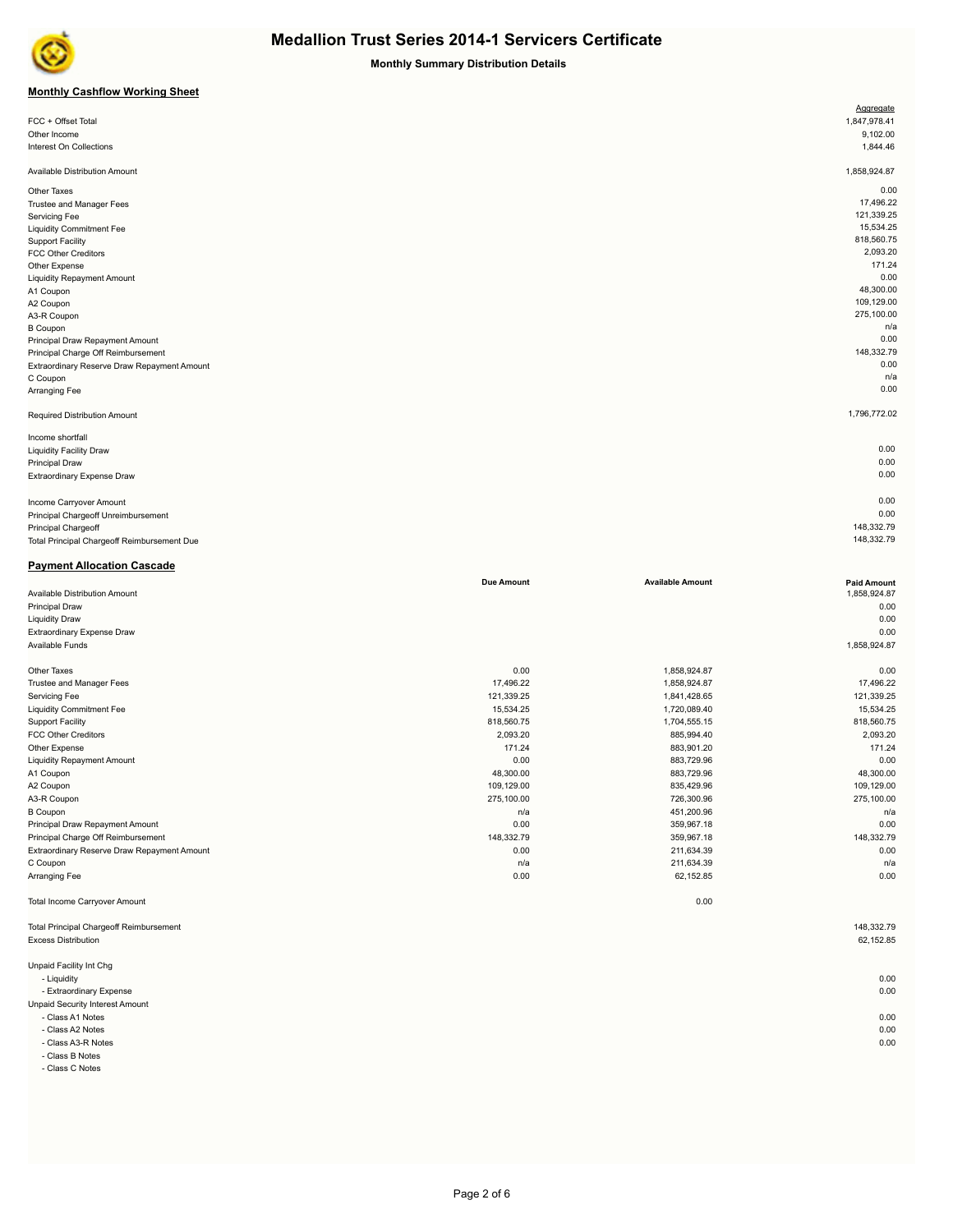

**Monthly Summary Distribution Details**

#### **Facilities Outstanding**

| <b>Liquidity Commitment Facility Limit</b>  | 21,000,000.00 |
|---------------------------------------------|---------------|
| Beginning Liquidity Commitment Facility     | 21,000,000.00 |
| Previous Liquidity Facility Draw            | 0.00          |
| Repayment of Liquidity Facility             | 0.00          |
| <b>Liquidity Facility Draw</b>              | 0.00          |
| <b>Ending Liquidity Commitment Facility</b> | 21,000,000.00 |
| <b>Beginning Principal Draw</b>             | 0.00          |
| Previous Principal Draw                     | 0.00          |
| Repayment of Principal Draw                 | 0.00          |
| Principal Draw                              | 0.00          |
| <b>Ending Principal Draw</b>                | 0.00          |
| ExtraOrdinary Expense Facility Limit        | 150,000.00    |
| Beginning ExtraOrdinary Expense Facility    | 150,000.00    |
| Previous ExtraOrdinary Expense Draw         | 0.00          |
| Repayment of ExtraOrdinary Expense Facility | 0.00          |
| ExtraOrdinary Expense Draw                  | 0.00          |
| Ending ExtraOrdinary Expense Facility       | 150,000.00    |
|                                             |               |

#### **Coupon and Principal Distribution Worksheet Per Certificate Per Certificate Per Certificate**

|                                                       | гы<br><b>OCILIIICALG</b> | Ayyı cyalc |
|-------------------------------------------------------|--------------------------|------------|
| <b>Class A1 Notes</b>                                 |                          | 0.00       |
| Unpaid Security Coupon (after last distribution date) | 0.00                     |            |
| Interest on Unpaid Security Coupon                    | 0.00                     | 0.00       |
| Security Coupon                                       | 3.45                     | 48,300.00  |
| <b>Total Coupon</b>                                   | 3.45                     | 48,300.00  |
| Unpaid Security Coupon (after last distribution date) |                          |            |
| Interest on Unpaid Security Coupon                    |                          | 0.00       |
| Security Coupon                                       |                          | 48,300.00  |
| Coupon Payable                                        | 3.45                     | 48,300.00  |
| <b>Unpaid Security Coupon</b>                         |                          | 0.00       |
| <b>Class A2 Notes</b>                                 |                          |            |
| Unpaid Security Coupon (after last distribution date) | 0.00                     | 0.00       |
| Interest on Unpaid Security Coupon                    | 0.00                     | 0.00       |
| Security Coupon                                       | 17.89                    | 109,129.00 |
| <b>Total Coupon</b>                                   | 17.89                    | 109,129.00 |
| Unpaid Security Coupon (after last distribution date) |                          |            |
| Interest on Unpaid Security Coupon                    |                          | 0.00       |
| Security Coupon                                       |                          | 109,129.00 |
| Coupon Payable                                        | 17.89                    | 109.129.00 |
| <b>Unpaid Security Coupon</b>                         |                          | 0.00       |
| <b>Class A3-R Notes</b>                               | 0.00                     | 0.00       |
| Unpaid Security Coupon (after last distribution date) | 0.00                     | 0.00       |
| Interest on Unpaid Security Coupon                    |                          |            |
| Security Coupon                                       | 91.70                    | 275,100.00 |
| <b>Total Coupon</b>                                   | 91.70                    | 275,100.00 |
| Unpaid Security Coupon (after last distribution date) |                          |            |
| Interest on Unpaid Security Coupon                    |                          | 0.00       |
| Security Coupon                                       |                          | 275,100.00 |
| Coupon Payable                                        | 91.70                    | 275,100.00 |
| <b>Unpaid Security Coupon</b>                         |                          | 0.00       |
|                                                       |                          |            |

### **Class B Notes**<br>Unpaid Security Coupon (after last distribution date) Interest on Unpaid Security Coupon

Security Coupon Total Coupon

Unpaid Security Coupon (after last distribution date) Interest on Unpaid Security Coupon Security Coupon Coupon Payable Unpaid Security Coupon

#### **Class C Notes** Unpaid Security Coupon (after last distribution date) Interest on Unpaid Security Coupon Security Coupon Total Coupon

Unpaid Security Coupon (after last distribution date) Interest on Unpaid Security Coupon Security Coupon Coupon Payable Unpaid Security Coupon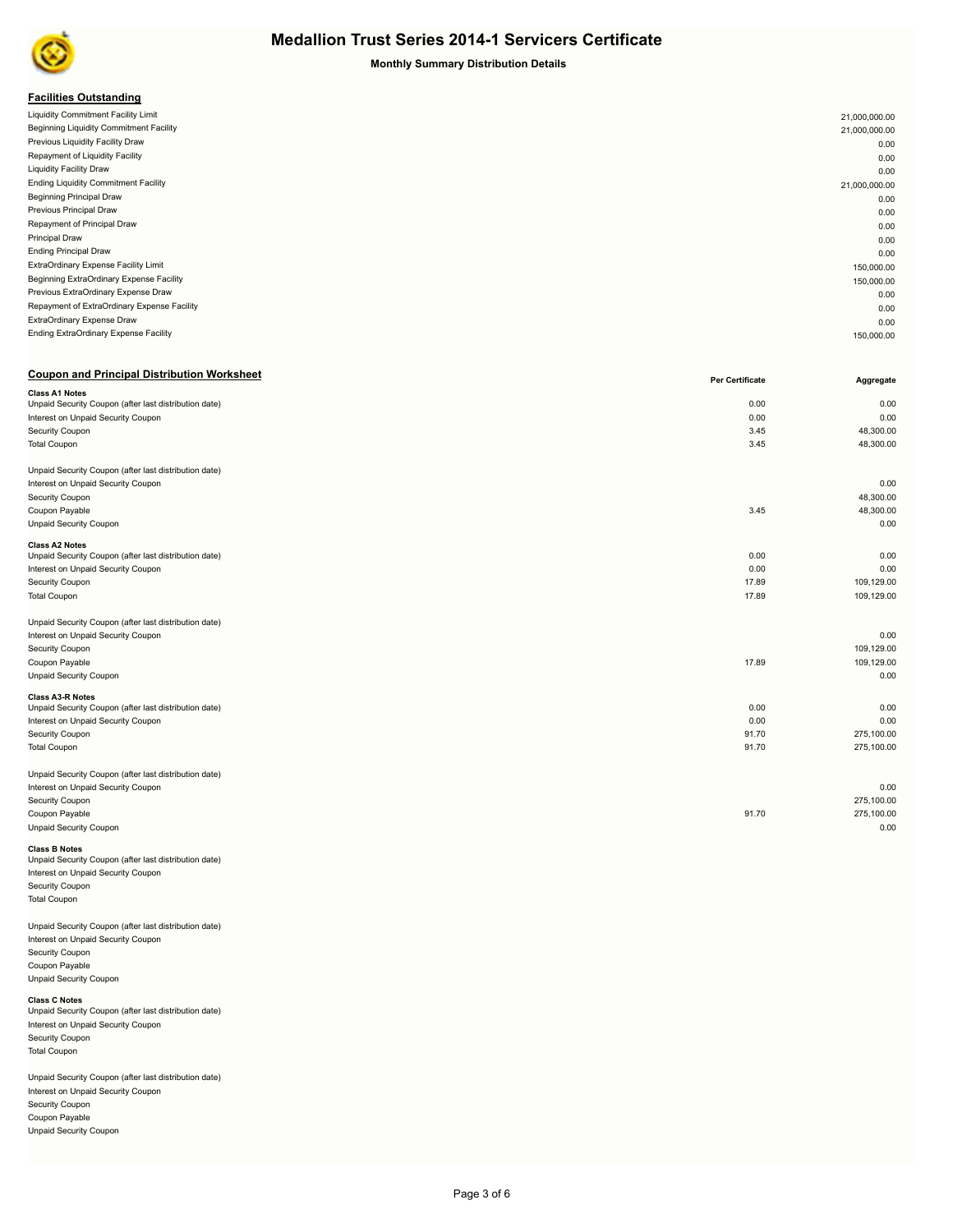

| <b>Principal Amount</b> |
|-------------------------|
|-------------------------|

| <b>Principal Collection</b>                                           | 11,269,057.09   |
|-----------------------------------------------------------------------|-----------------|
| plus Repurchases                                                      | 1,913,116.88    |
| less Total Customer Redraw                                            | $-3,491,837.78$ |
| plus Redraw Bond Issue This Month                                     | 0.00            |
| Aggregate Principal Damages from Seller & Servicer                    | 0.00            |
| Principal Chargeoff Reimbursement                                     |                 |
| - Class A1 Notes                                                      | 0.00            |
| - Class A2 Notes                                                      | 0.00            |
| - Class A3-R Notes                                                    | 0.00            |
| - Class B Notes                                                       | 0.00            |
| - Class C Notes                                                       | 0.00            |
| <b>Principal Rounding</b>                                             | 38.78           |
|                                                                       |                 |
| <b>Scheduled Principal Amount</b>                                     | 1,338,259.02    |
| Unscheduled Principal Amount - Principal Prepayment                   | 7,894,809.29    |
| Unscheduled Principal Amount - Full Prepayment                        | 3,949,105.66    |
| Unscheduled Principal Amount - less Redraws + Chargeoff Reimbursement | 8,352,077.17    |
|                                                                       |                 |
| Total Available Principal Amount for Redraw Bonds                     | 9,690,374.97    |
|                                                                       |                 |
| Principal Rounding b/f                                                | 38.78           |
| <b>Total Unscheduled Principal Amount</b>                             | 8,352,077.17    |
| <b>Total Scheduled Principal Amount</b>                               | 1,338,259.02    |
| Previous Principal Carryover Amount                                   | 0.00            |
| Total Available Principal Amount for Notes                            | 9,690,374.97    |
| Net Principal Draw                                                    | 0.00            |
| Net Total Available Principal Amount for Notes                        | 9,690,374.97    |

| <b>Principal Allocation</b>              | <b>Certificate Amount</b> | Aggregate          |
|------------------------------------------|---------------------------|--------------------|
| Class A Percentage via Stepdown          |                           | 0.00               |
| Class A1 Principal Payment               | 425.77                    | 5,960,780.00       |
| Class A2 Principal Payment               | 350.63                    | 2,138,843.00       |
| Class A3-R Principal Payment             | 0.00                      | 0.00               |
| Class B Principal Payment                | 1,055.48                  | 1,590,608.36       |
| Class C Principal Payment                | 0.00                      | 0.00               |
| Principal rounding c/f                   |                           | 143.61             |
| Outstanding Principal - beginning period |                           | 592,135,539.00     |
| less Principal Repayment                 |                           | $-13, 182, 173.97$ |
| plus Total Customer Redraw               |                           | 3,491,837.78       |
| less Principal Losses                    |                           | 0.00               |
| <b>Plus Substitutions</b>                |                           | 0.00               |
| Outstanding Principal - Closing period   |                           | 582,445,202.81     |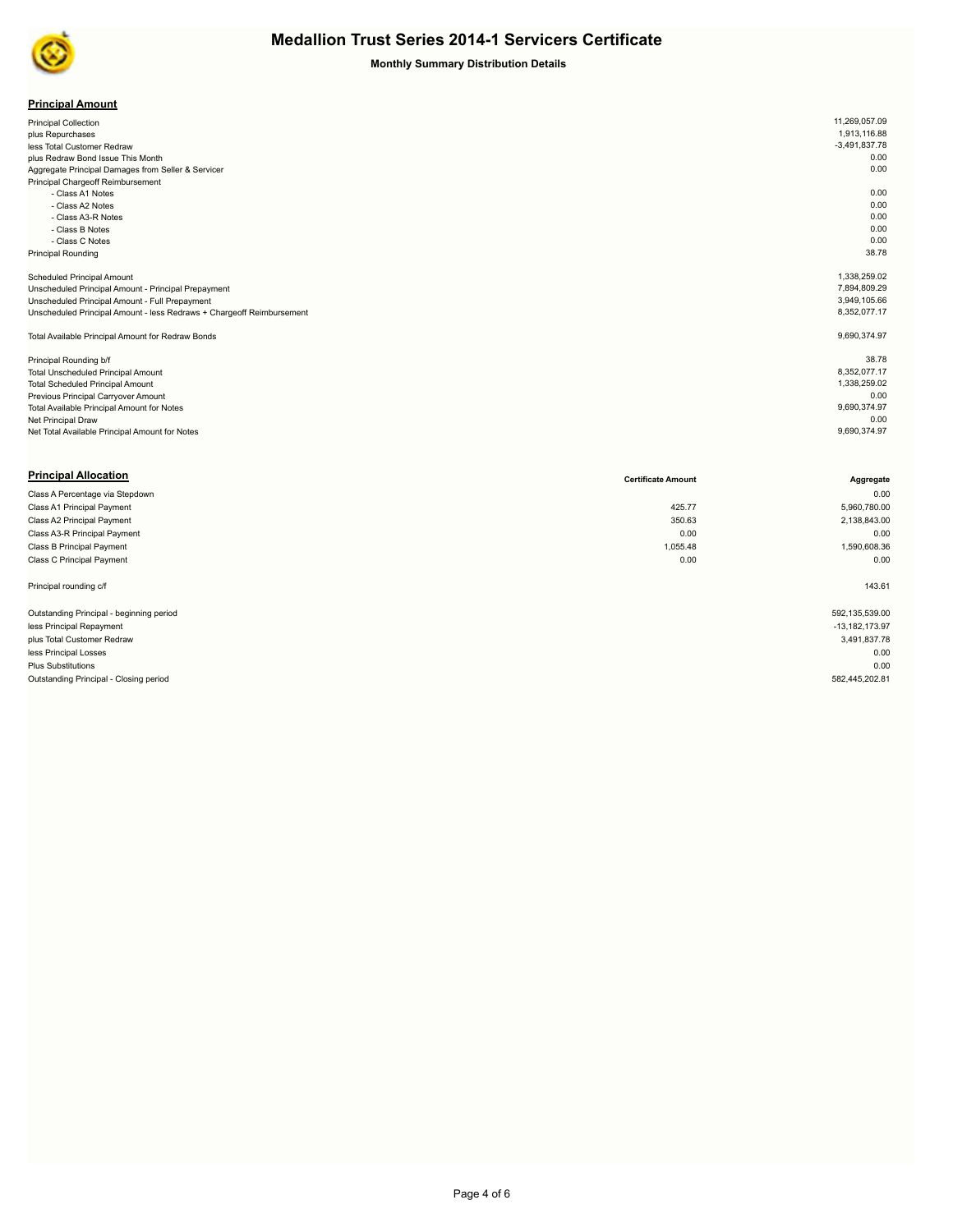

| <b>Principal Losses</b> |  |
|-------------------------|--|
|-------------------------|--|

| <b>Principal Losses</b>                                      | 148,332.79 |
|--------------------------------------------------------------|------------|
| Principal Draw Amount - Pool Mortgage Insurance Policy       | 0.00       |
| Principal Draw Amount - Individual Mortgage Insurance Policy | 0.00       |
| <b>Net Principal Losses</b>                                  | 148,332.79 |
| Principal Chargeoff                                          | 0.00       |
| - Class A1 Notes                                             | 0.00       |
| - Class A2 Notes                                             | 0.00       |
| - Class A3-R Notes                                           | 0.00       |
| - Class B Notes                                              | 0.00       |
| - Class C Notes                                              | 0.00       |
| <b>Class A1 Notes</b>                                        |            |
| Beginning Unreimbursed Principal Chargeoffs                  | 0.00       |
| Principal Chargeoff                                          | 0.00       |
| Principal Chargeoff Reimbursement                            | 0.00       |
| Ending Unreimbursed Principal Chargeoffs                     | 0.00       |
| <b>Class A2 Notes</b>                                        |            |
| Beginning Unreimbursed Principal Chargeoffs                  | 0.00       |
| Principal Chargeoff                                          | 0.00       |
| Principal Chargeoff Reimbursement                            | 0.00       |
| Ending Unreimbursed Principal Chargeoffs                     | 0.00       |
| <b>Class A3-R Notes</b>                                      |            |
| Beginning Unreimbursed Principal Chargeoffs                  | 0.00       |
| Principal Chargeoff                                          | 0.00       |
| Principal Chargeoff Reimbursement                            | 0.00       |
| Ending Unreimbursed Principal Chargeoffs                     | 0.00       |
| <b>Class B Notes</b>                                         |            |
| Beginning Unreimbursed Principal Chargeoffs                  | 0.00       |
| Principal Chargeoff                                          | 0.00       |
| Principal Chargeoff Reimbursement                            | 0.00       |
| Ending Unreimbursed Principal Chargeoffs                     | 0.00       |
| <b>Class C Notes</b>                                         |            |
| Beginning Unreimbursed Principal Chargeoffs                  | 0.00       |
| Principal Chargeoff                                          | 0.00       |
| Principal Chargeoff Reimbursement                            | 0.00       |
| <b>Ending Unreimbursed Principal Chargeoffs</b>              | 0.00       |
|                                                              |            |